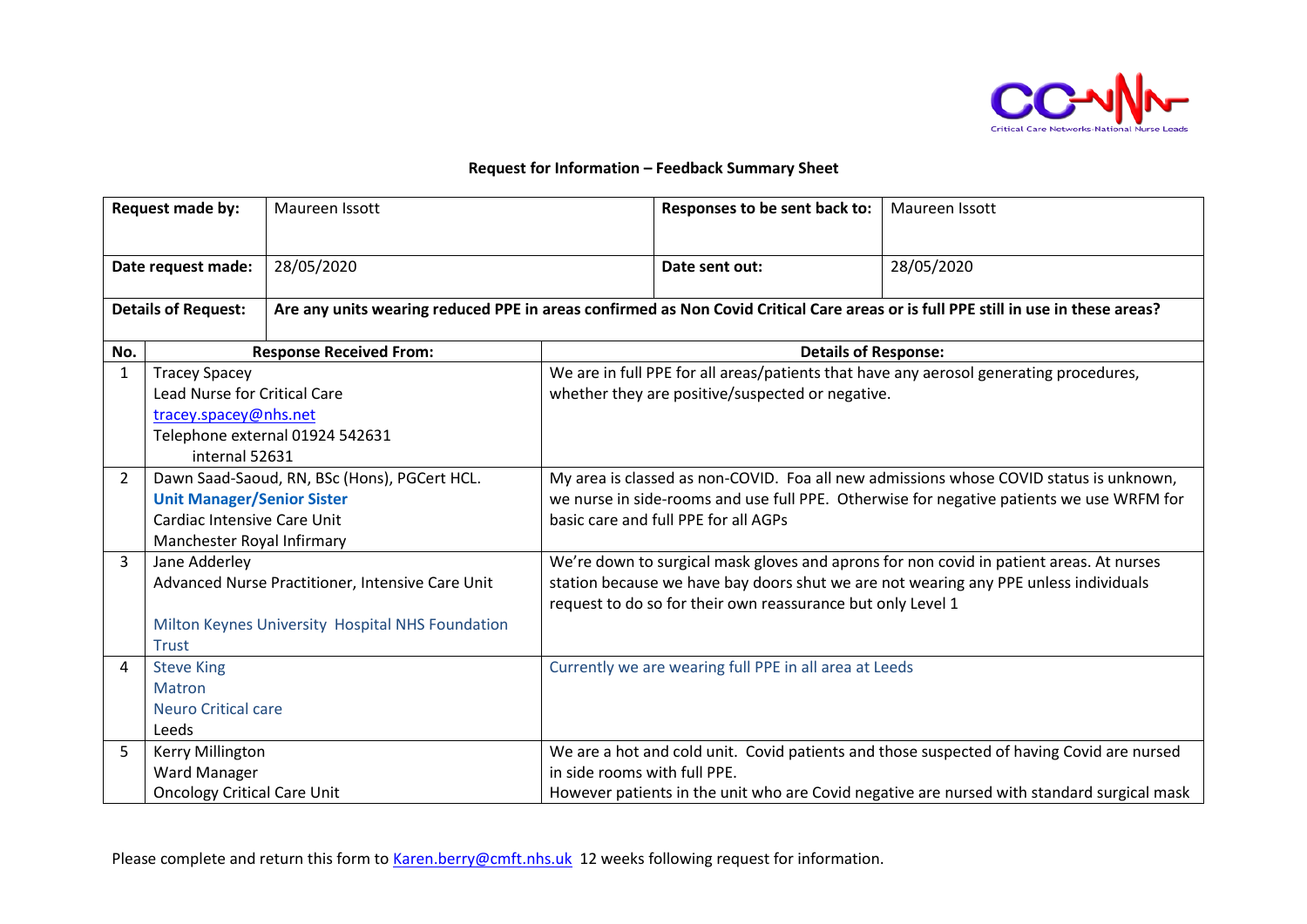

|                | The Christie Hospital                                  | nd PPE                                                                                        |  |
|----------------|--------------------------------------------------------|-----------------------------------------------------------------------------------------------|--|
|                | <b>Wilmslow Road</b>                                   |                                                                                               |  |
|                | Manchester                                             |                                                                                               |  |
| 6              | Linda Gregson                                          | We are using reduced PPE in non covid areas. Staff are wearing paper mask at all times. If    |  |
|                | Matron Critical Care, ESU and SAECU                    | doing suction on any ENT tracheostomies then full PPE is worn as it is classed as AGP         |  |
|                | <b>East Lancashire NHS Trust</b>                       |                                                                                               |  |
| $\overline{7}$ | Linda Cross                                            | In Non covid critical care we are wearing surgical mask, visa when near patient apron and     |  |
|                | <b>Lead Sister</b>                                     | gloves. We would wear full PPE for intubation, each case though can be assessed, as may       |  |
|                | <b>ICU Harrogate</b>                                   | be different,                                                                                 |  |
| 8              | <b>Alison Marsh</b>                                    |                                                                                               |  |
|                | Associate Divisional Director - Surgery, Women's &     | We use full PPE in both of our ITU units regardless of covid status - we have been able to    |  |
|                | Children's Division                                    | make one unit red (+ve) and one unit green (-ve)                                              |  |
|                | Directorate Manager - Theatres, Anaesthetics, Critical |                                                                                               |  |
|                | Care, Pre-op, Pain Management                          |                                                                                               |  |
|                | Tameside & Glossop Integrated Care NHS Foundation      |                                                                                               |  |
|                | Trust                                                  |                                                                                               |  |
| 9              | Joanne Richards                                        | We are still wearing full Level 2 PPE for our non Covid patients if they are ventilated or on |  |
|                | <b>Practice Development Senior Sister</b>              | CPAP/NIV.                                                                                     |  |
|                | <b>Critical Care Unit</b>                              |                                                                                               |  |
|                | <b>BCUHB</b>                                           |                                                                                               |  |
|                | Wrexham Maelor Hospital                                |                                                                                               |  |
| 10             | <b>Debbie Evans</b>                                    | On non-covid critical care we are wearing apron, gloves and surgical mask. Full PPE for       |  |
|                | Matron - Surgery                                       | intubation.                                                                                   |  |
|                | The Rotherham NHS Foundation Trust                     |                                                                                               |  |
| 11             | Sarah McHenry                                          | At Blackpool all Critical Care areas remain in full PPE, we have been informed by infection   |  |
|                | Unit Coordinator                                       | prevention that this is PHE guidance due to being in sustained transmission phase. We would   |  |
|                | <b>Blackpool Critical Care Unit</b>                    | welcome wearing reduced PPE in non covid areas                                                |  |
|                |                                                        |                                                                                               |  |
| 12             | <b>Louise Barr</b>                                     | We have now reduced the PPE in the non-COVID areas/ patients to that of the rest of the       |  |
|                | Band 6 sister/ Service improvement lead (Sil)          | hospital. Surgical facemask, apron and gloves.                                                |  |
|                | 01514787572 / Ext 7572                                 |                                                                                               |  |